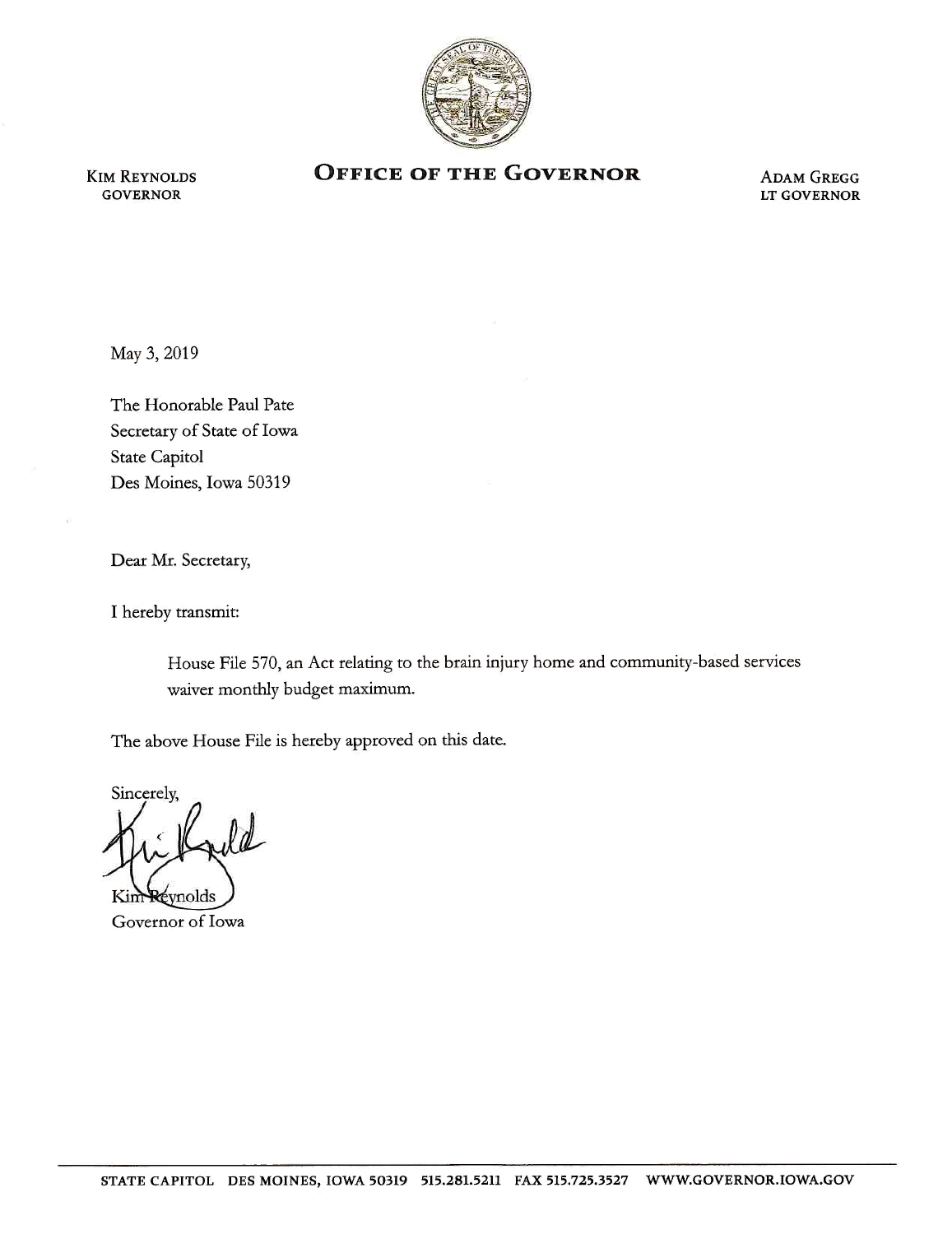

House File 570

## AN ACT

RELATING TO THE BRAIN INJURY HOME AND COMMUNITY-BASED SERVICES WAIVER MONTHLY BUDGET MAXIMUM.

BE IT ENACTED BY THE GENERAL ASSEMBLY OF THE STATE OF IOWA:

Section 1. MEDICAID HOME AND COMMUNITY-BASED SERVICES BRAIN INJURY WAIVER MAXIMUM. The department of human services shall eliminate the monthly budget maximum or cap for individuals eligible for the Medicaid home and community-based services brain injury waiver. The department shall track the average amount expended per waiver recipient each fiscal year beginning